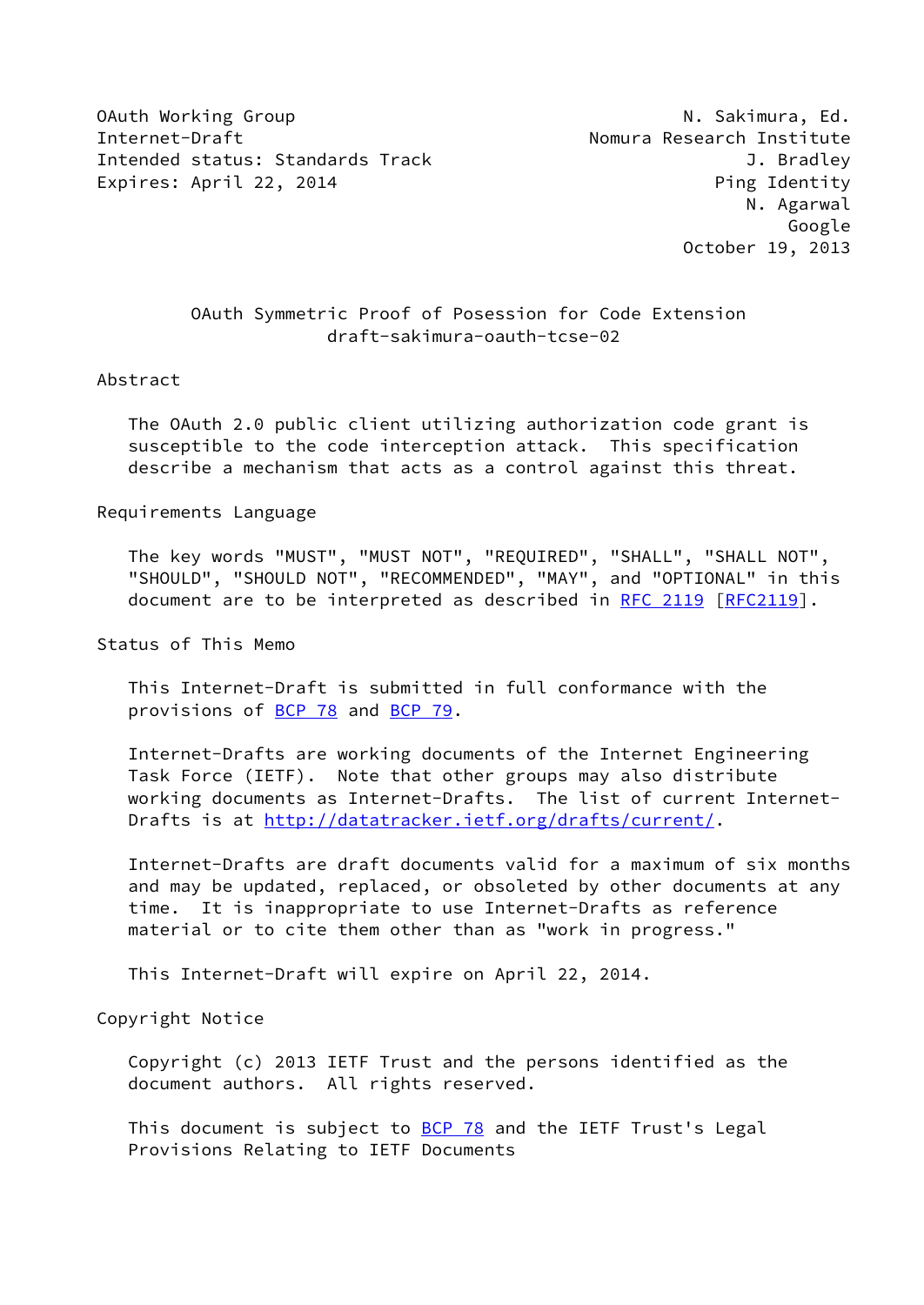# <span id="page-1-1"></span>Internet-Draft oauth\_spop 0ctober 2013

[\(http://trustee.ietf.org/license-info](http://trustee.ietf.org/license-info)) in effect on the date of publication of this document. Please review these documents carefully, as they describe your rights and restrictions with respect to this document. Code Components extracted from this document must include Simplified BSD License text as described in Section 4.e of the Trust Legal Provisions and are provided without warranty as described in the Simplified BSD License.

# Table of Contents

| $\perp$ .         | $\sqrt{2}$                                                         |                 |
|-------------------|--------------------------------------------------------------------|-----------------|
| 2.                |                                                                    |                 |
| 2.1.              | $\frac{3}{3}$                                                      |                 |
| 2.2.              |                                                                    |                 |
|                   |                                                                    | $\overline{3}$  |
| 3.1.              | Client checks the server support $\cdots$                          | $\overline{4}$  |
|                   | 3.2. (optional) Client registers its desired code challenge        |                 |
|                   |                                                                    | $\overline{4}$  |
| 3.3.              | Client creates a code verifier                                     | $\overline{4}$  |
|                   | 3.4. Client sends the code challenge with the authorization        |                 |
|                   |                                                                    | $\overline{4}$  |
|                   | $3.5$ . Server returns the code                                    | $\overline{5}$  |
|                   | 3.6. Client sends the code and the secret to the token             |                 |
|                   | endpoint $\ldots \ldots \ldots \ldots \ldots \ldots \ldots \ldots$ |                 |
|                   | 3.7. Server verifies code_verifier before returning the tokens     | $rac{5}{5}$     |
| 4.                |                                                                    | $\overline{5}$  |
|                   | $\underline{4.1}$ . OAuth Parameters Registry                      | $\overline{5}$  |
| $\overline{5}$ .  |                                                                    | 6               |
| 6.                |                                                                    | 6               |
| $\underline{7}$ . |                                                                    | $\overline{1}$  |
| 8.                |                                                                    | $\underline{8}$ |
|                   | 8.1. Normative References                                          | $\underline{8}$ |
|                   | 8.2. Informative References                                        | $\underline{8}$ |
|                   |                                                                    | 8               |
|                   |                                                                    |                 |

<span id="page-1-0"></span>[1](#page-1-0). Introduction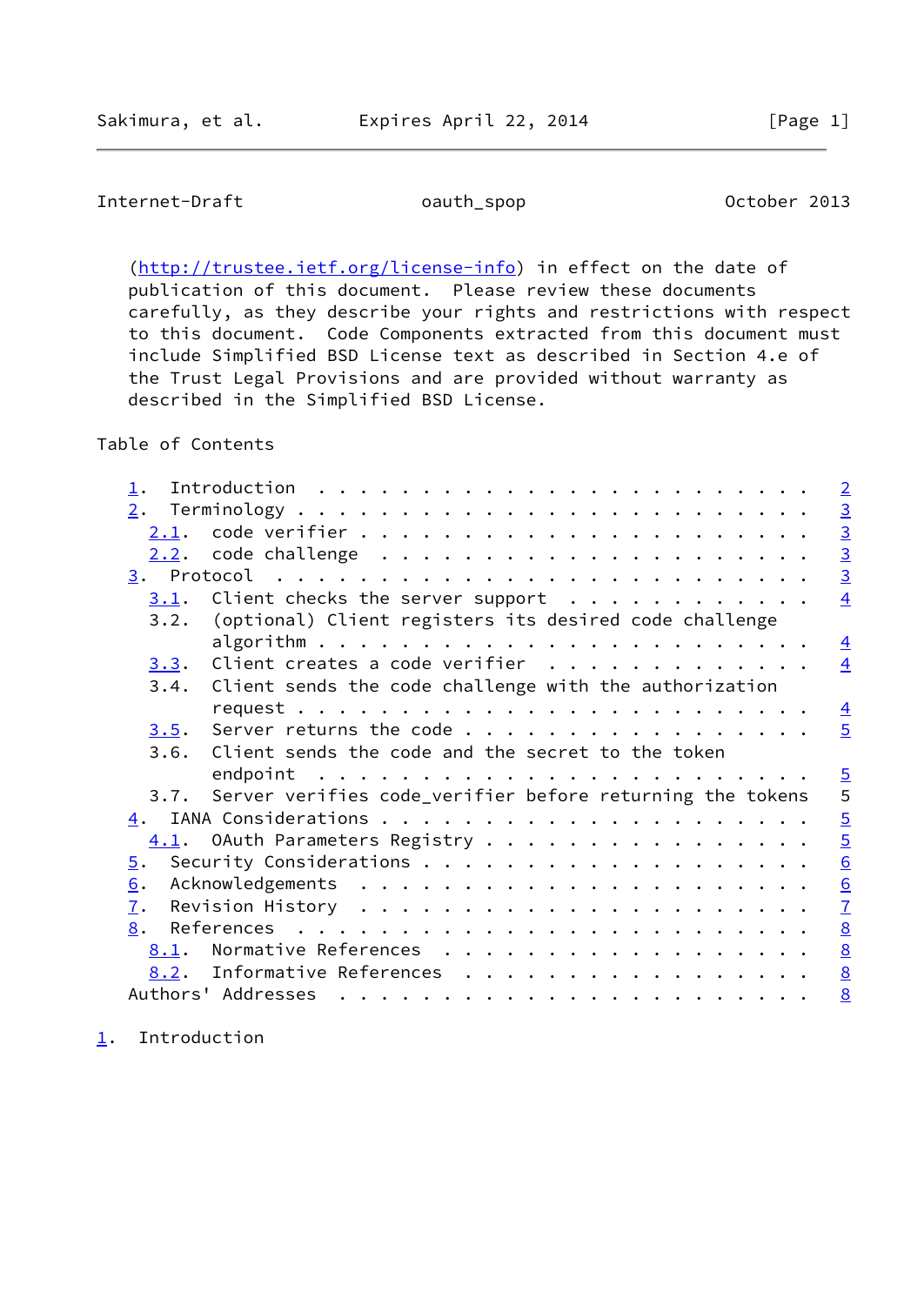Sakimura, et al. 
Expires April 22, 2014
[Page 2]

<span id="page-2-1"></span>Internet-Draft oauth\_spop 0ctober 2013

Public clients in OAuth 2.0 [\[RFC6749](https://datatracker.ietf.org/doc/pdf/rfc6749)] is suseptible to the "code" interception attack. The "code" interception attack is an attack that a malicious client intercepts the "code" returned from the authorization endpoint and uses it to obtain the access token. This is possible on a public client as there is no client secret associated for it to be sent to the token endpoint. This is especially true on some smartphone platform in which the "code" is returned to a redirect URI with a custom scheme as there can be multiple apps that can register the same scheme.Under this scenario, the mitigation strategy stated in section [4.4.1 of \[RFC6819\]](https://datatracker.ietf.org/doc/pdf/rfc6819#section-4.4.1) does not work as they rely on per-client instance secret or per client instance redirect uri.

 To mitigate this attack, this extension utilizes dynamically created cryptographically random key called 'code verifier'. The code verifier is created for every authorization request and its transformed value called code challenge is sent to the authorization server to obtain the authorization code. The "code" obtained is then sent to the token endpoint with the code verifier and the server compairs it with the previously received reqeust code so that it can perfom the proof of posession of the code verifier by the client. This works as the mitigation since the attacker would not know the one-time key.

### <span id="page-2-0"></span>[2](#page-2-0). Terminology

In addition to the terms defined in OAuth 2.0 [[RFC6749](https://datatracker.ietf.org/doc/pdf/rfc6749)], this specification defines the following terms.

### <span id="page-2-2"></span>[2.1](#page-2-2). code verifier

 a cryptographically random string with big enough entropy that is used to correlate the authorization request to the token request

<span id="page-2-3"></span>[2.2](#page-2-3). code challenge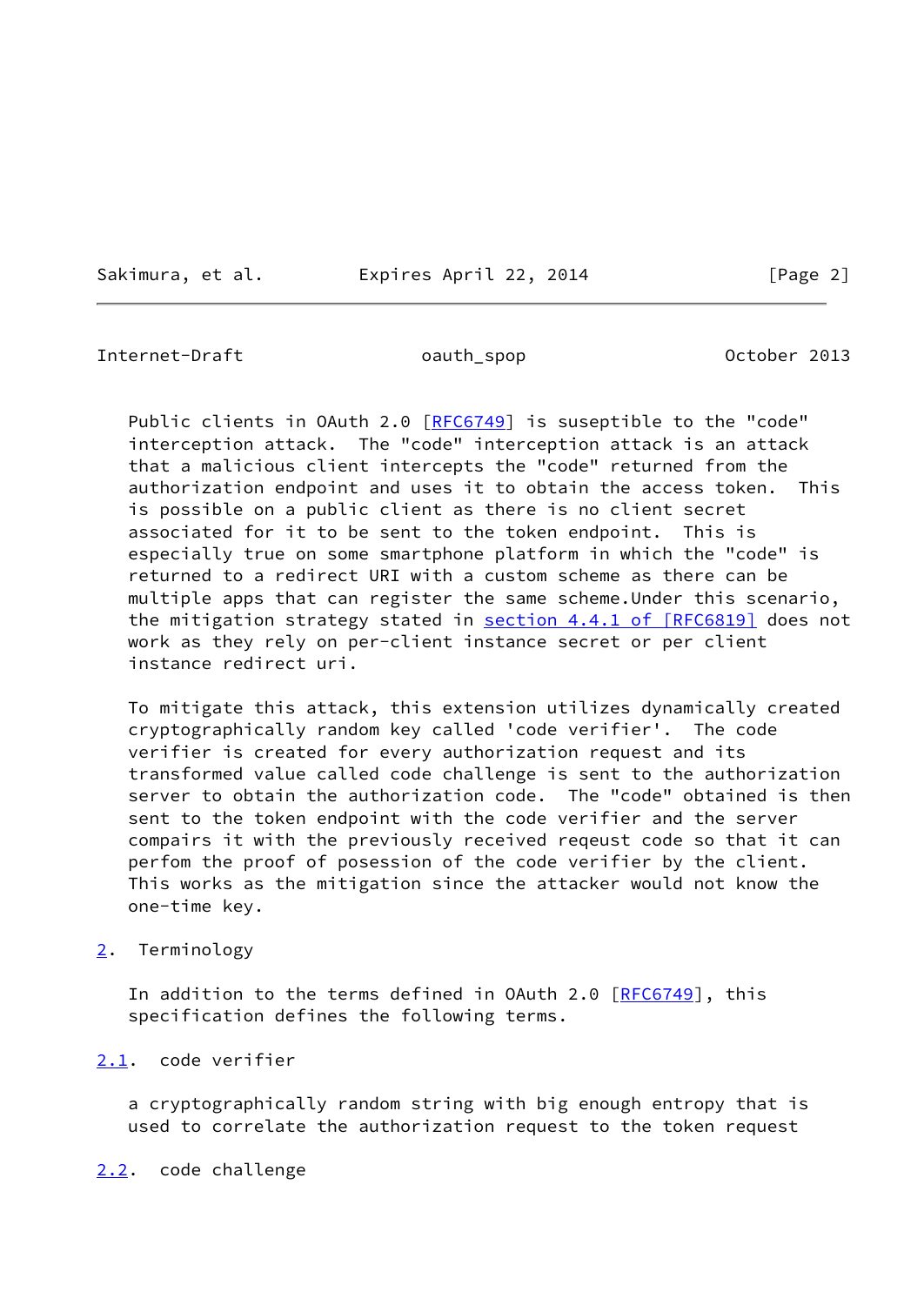either the code verifier itself or some transformation of it that is sent from the client to the server in the authorization request

 NOTE 1: The client and the server MAY use mutually agreed pre negotiated algorithm such as base64url encoding of the left most 128bit of SHA256 hash.

 NOTE 2: If no algorithm has been negotiated, it is treated as the code verifier itself.

<span id="page-3-0"></span>[3](#page-3-0). Protocol

Sakimura, et al. Expires April 22, 2014 [Page 3]

<span id="page-3-2"></span>Internet-Draft oauth\_spop October 2013

<span id="page-3-1"></span>[3.1](#page-3-1). Client checks the server support

 Before starting the authorization process, the client MUST make sure that the server supports this specification. It may be obtained out of-band or through some other mechanisms such as the discovery document in OpenID Connect Discovery [\[OpenID.Discovery](#page-8-2)]. The exact mechanism on how the client obtains this information is out of scope of this specification.

 The client that wishes to use this specification MUST stop proceeding if the server does not support this extension.

<span id="page-3-4"></span>[3.2](#page-3-4). (optional) Client registers its desired code challenge algorithm

 In this specification, the client sends the transformation of the code verifier to the authorization server in the front channel. The default transformation is not doing transformation at all. If the the server supports, the client MAY register its desired transformation algorithm to the server. If the algorithm is registered, the server MUST reject any request that does not conform to the algorithm.

 How does this client registers the algorithm is out of scope for this specification.

 Also, this specification does not define any transformation other than the default transformation.

<span id="page-3-3"></span>[3.3](#page-3-3). Client creates a code verifier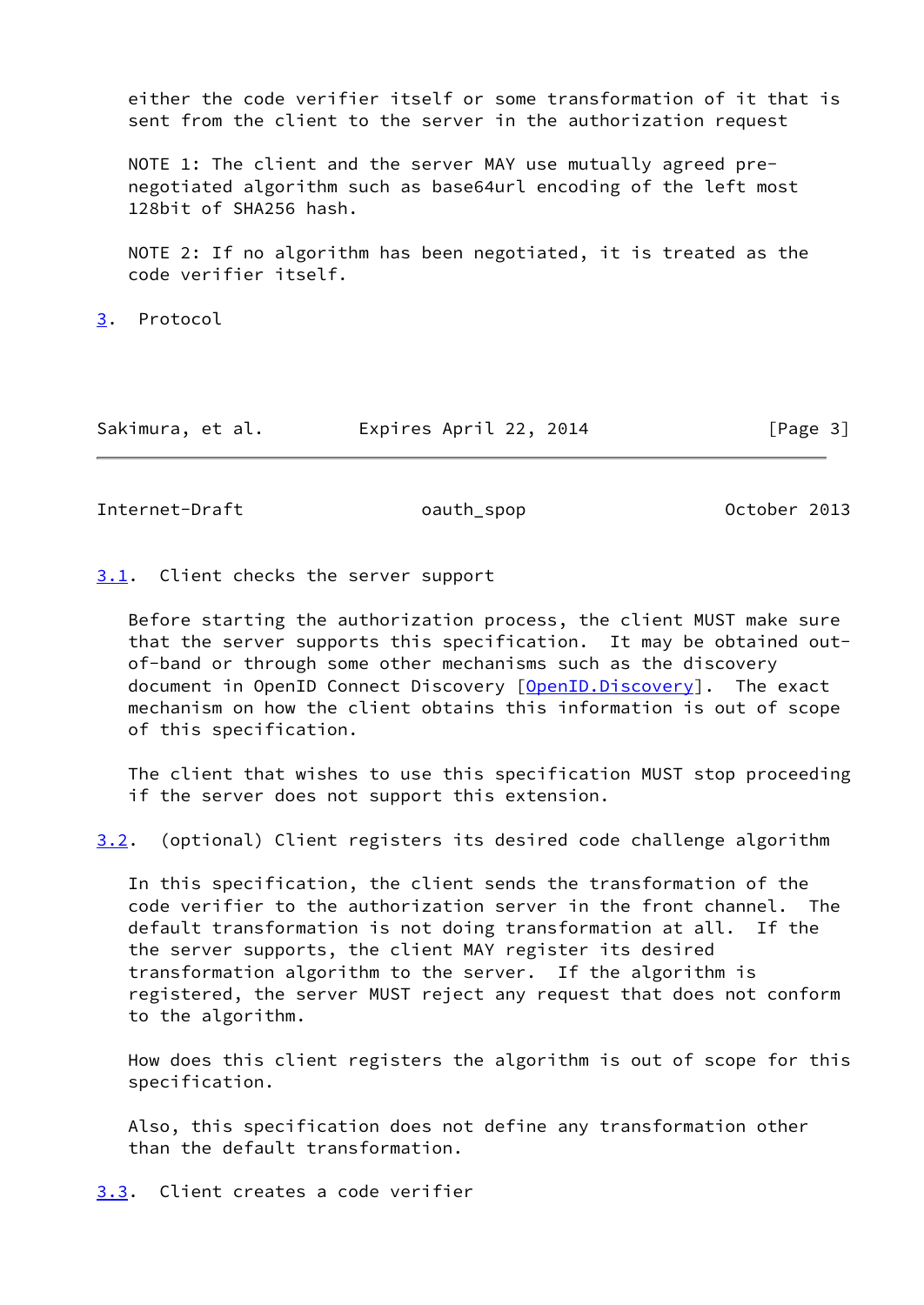The client then creates a code verifier, "code\_verifier", in the following manner.

 code\_verifier = high entropy cryptographic random string of length less than 128 bytes

 NOTE: code verifier MUST have high enough entropy to make it inpractical to guess the value.

<span id="page-4-2"></span>[3.4](#page-4-2). Client sends the code challenge with the authorization request

 Then, the client creates a code challenge, "code\_challenge", by applying the pre-negotiated algorithm between the client and the server. The default behavior is no transofrmation, i.e., "code challenge" == "code verifier". The authorization server MUST support this 'no transformation' algorithm.

Sakimura, et al. Expires April 22, 2014 [Page 4]

<span id="page-4-1"></span>Internet-Draft oauth\_spop October 2013

 The client sends the code challenge with the following parameter with the OAuth 2.0 [[RFC6749](https://datatracker.ietf.org/doc/pdf/rfc6749)] Authorization Request:

code\_challenge REQUIRED. code challenge.

<span id="page-4-0"></span>[3.5](#page-4-0). Server returns the code

 When the server issues a "code", it MUST associate the "code\_challenge" value with the "code" so that it can be used later.

 Typically, the "code\_challenge" value is stored in encrypted form in the "code", but it could as well be just stored in the server in association with the code. The server MUST NOT include the "code\_challenge" value in the form that any entity but itself can extract it.

<span id="page-4-3"></span>[3.6](#page-4-3). Client sends the code and the secret to the token endpoint

 Upon receipt of the "code", the client sends the request to the token endpoint. In addition to the parameters defined in OAuth 2.0 [\[RFC6749](https://datatracker.ietf.org/doc/pdf/rfc6749)], it sends the following parameter: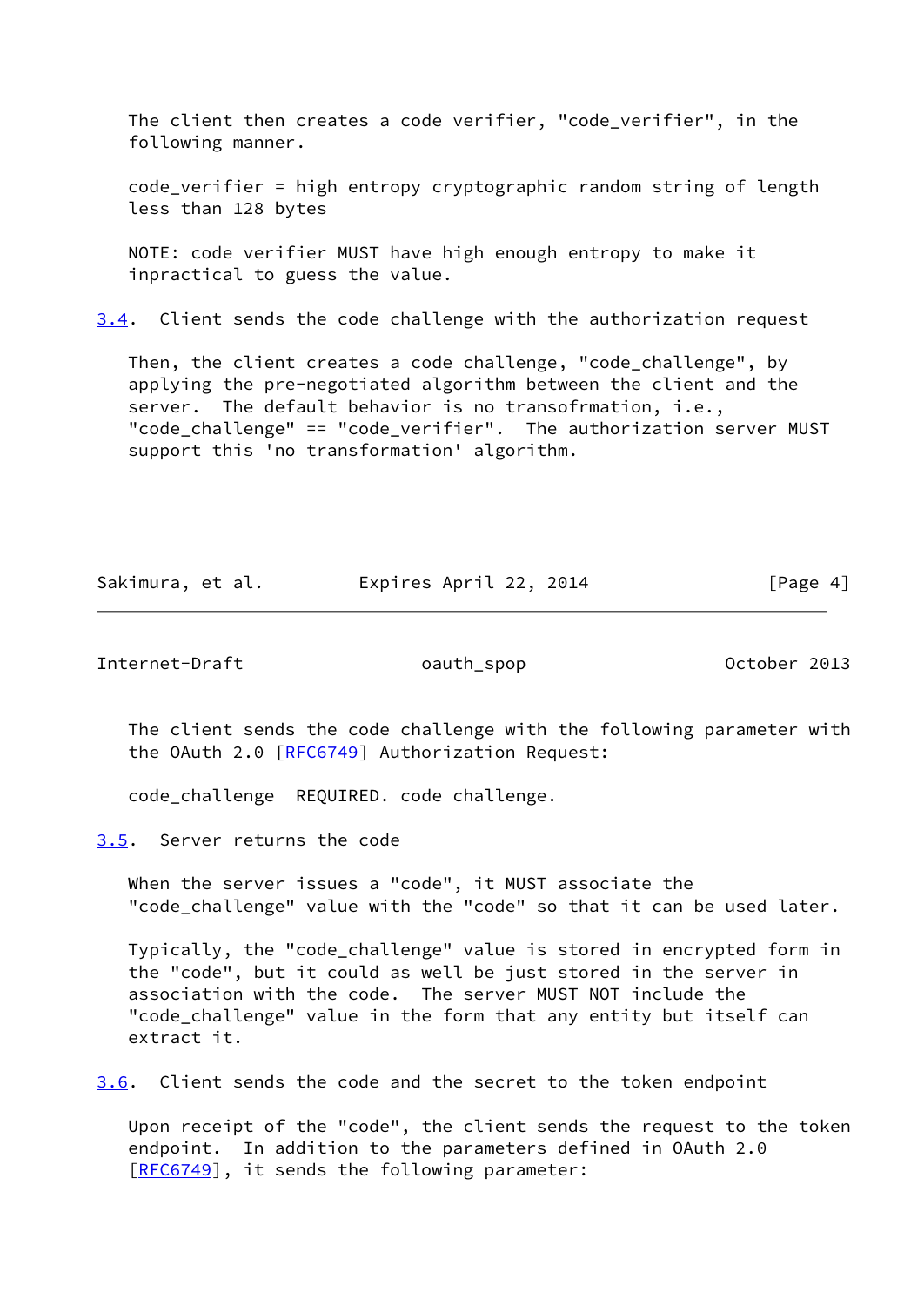code\_verifier REQUIRED. code verifier

<span id="page-5-3"></span>[3.7](#page-5-3). Server verifies code verifier before returning the tokens

 Upon receipt of the request at the token endpoint, the server verifies it by calculating the code challenge from "code\_verifier" value and comparing it with the previously associated "code\_challenge". If they are equal, then the successful response SHOULD be returned. If the values are not equal, an error response indicating "invalid\_grant" as described in section 5.2 of OAuth 2.0 [\[RFC6749](https://datatracker.ietf.org/doc/pdf/rfc6749)] SHOULD be returned.

<span id="page-5-0"></span>[4](#page-5-0). IANA Considerations

This specification makes a registration request as follows:

<span id="page-5-1"></span>[4.1](#page-5-1). OAuth Parameters Registry

 This specification registers the following parameters in the IANA OAuth Parameters registry defined in OAuth 2.0 [\[RFC6749](https://datatracker.ietf.org/doc/pdf/rfc6749)].

- o Parameter name: code\_verifier
- o Parameter usage location: Access Token Request

| Sakimura, et al. | Expires April 22, 2014 | [Page 5] |
|------------------|------------------------|----------|
|                  |                        |          |

<span id="page-5-2"></span>Internet-Draft oauth\_spop 0ctober 2013

- o Change controller: OpenID Foundation Artifact Binding Working Group - openid-specs-ab@lists.openid.net
- o Specification document(s): this document
- o Related information: None
- o Parameter name: code\_challenge
- o Parameter usage location: Authorization Request
- o Change controller: OpenID Foundation Artifact Binding Working Group - openid-specs-ab@lists.openid.net
- o Specification document(s): this document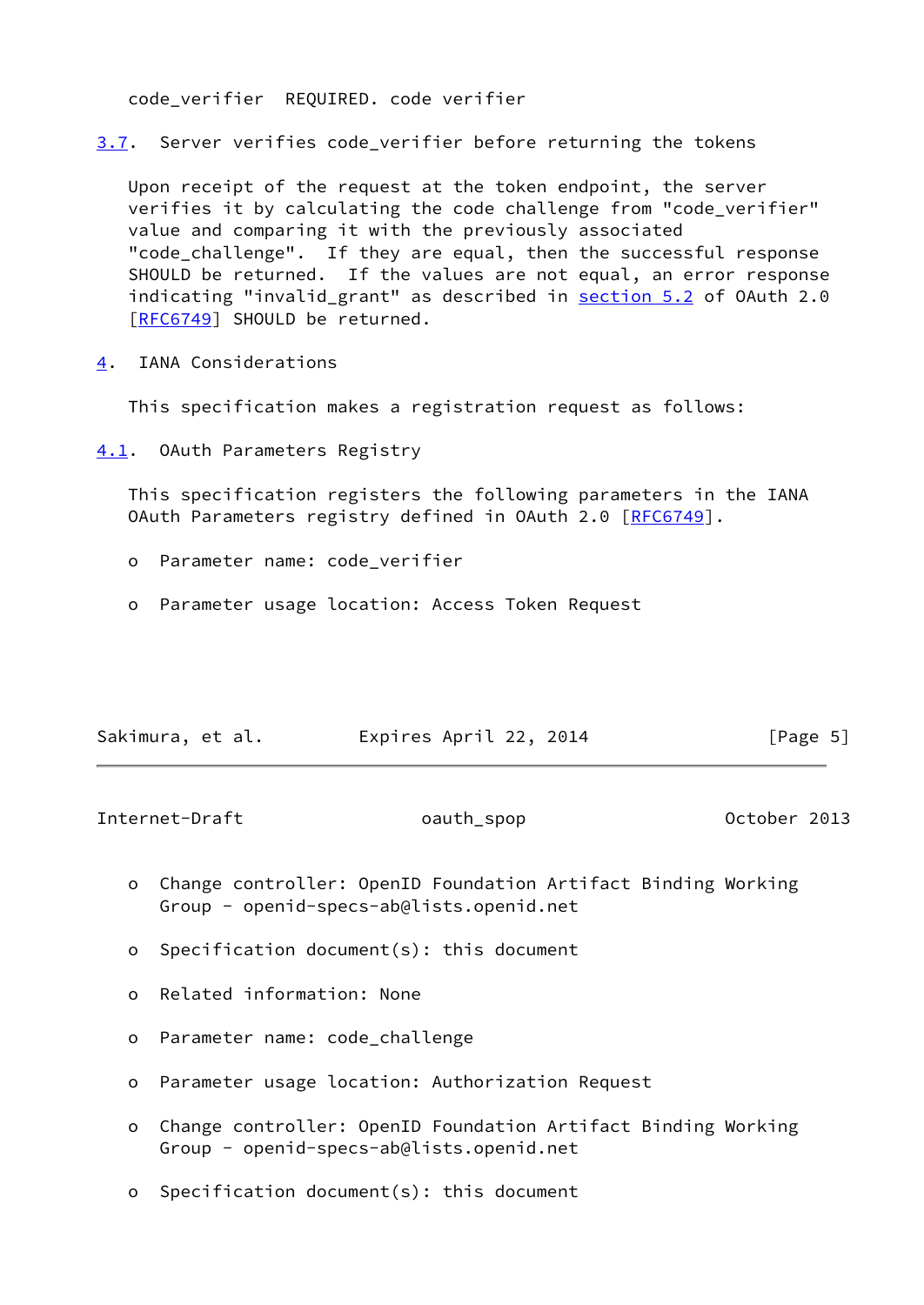o Related information: None

### <span id="page-6-0"></span>[5](#page-6-0). Security Considerations

 The security model relies on the fact that the code verifier is not learned or guessed by the attacker. It is vitally important to adhear to this principle. As such, the code verifier has to be created in such a manner that it is cryptographically random and has high entropy that it is not practical for the attacker to guess, and if it is to be returned inside "code", it has to be encrypted in such a manner that only the server can decrypt and extract it.

 If the no transformation algorithm, which is the default algorithm, is used, the client MUST make sure that the request channel is adequately protected. On a platform that it is not possible, the client and the server SHOULD utilize a transformation algorithm that makes it reasonably hard to recalculate the code verifier from the code challenge.

All the OAuth security analysis presented in [\[RFC6819](https://datatracker.ietf.org/doc/pdf/rfc6819)] applies so readers SHOULD carefully follow it.

<span id="page-6-1"></span>[6](#page-6-1). Acknowledgements

 The initial draft of this specification was created by the OpenID AB/ Connect Working Group of the OpenID Foundation, by most notably of the following people:

- o Naveen Agarwal, Google
- o Dirk Belfanz, Google

| Sakimura, et al. | Expires April 22, 2014 | [Page 6] |
|------------------|------------------------|----------|
|                  |                        |          |
|                  |                        |          |

<span id="page-6-2"></span>Internet-Draft oauth\_spop 0ctober 2013

- o Sergey Beryozkin
- o John Bradley, Ping Identity
- o Brian Campbell, Ping Identity
- o Phill Hunt, Oracle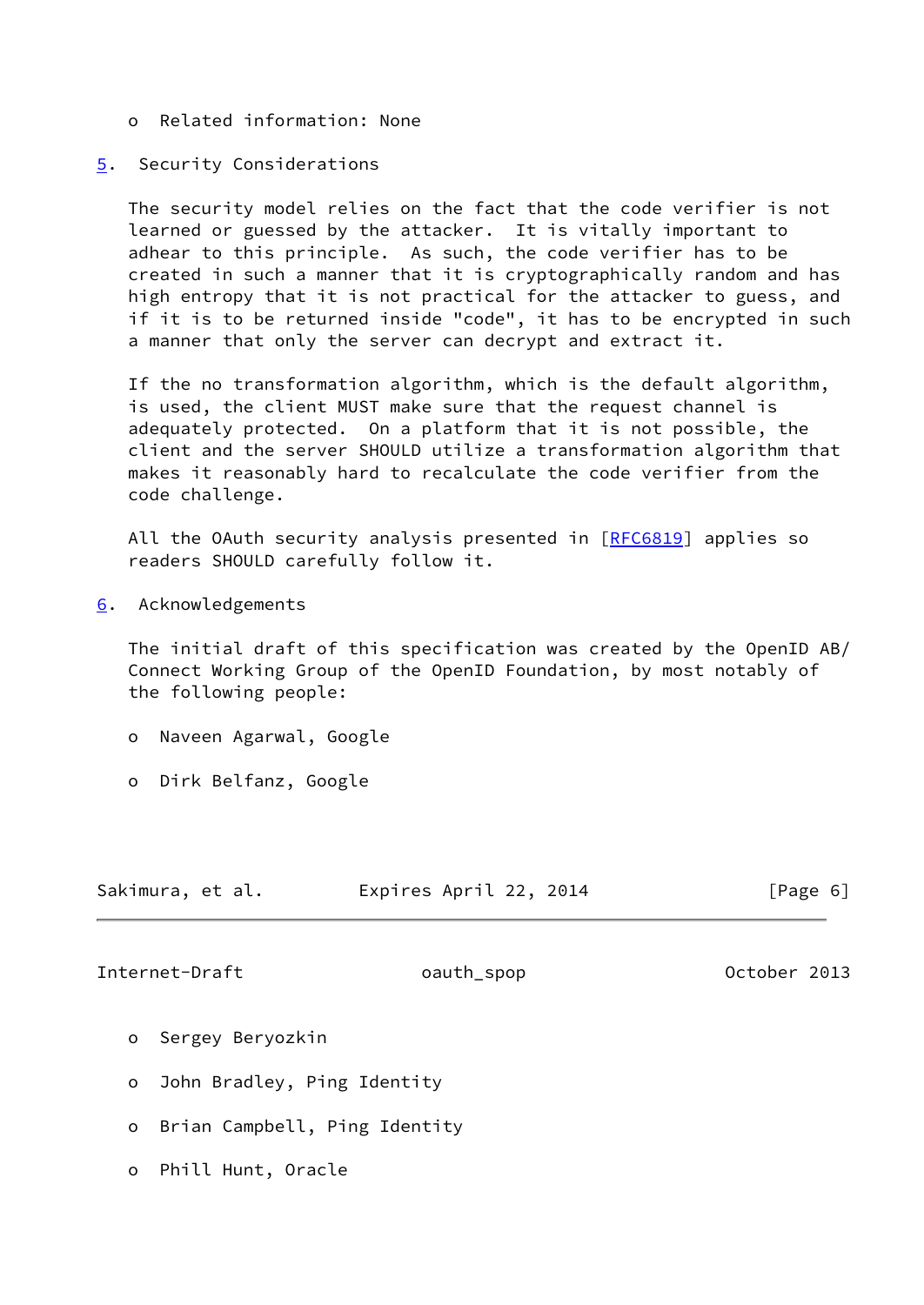- o Ryo Ito, mixi
- o Michael B. Jones, Microsoft
- o Torsten Lodderstadt, Deutsche Telekom
- o Breno de Madeiros, Google
- o Prateek Mishra, Oracle
- o Anthony Nadalin, Microsoft
- o Axel Nenker, Deutsche Telekom
- o Nat Sakimura, Nomura Research Institute
- <span id="page-7-0"></span>[7](#page-7-0). Revision History

 $-02$ 

- o Changed title.
- o Changed parameter names.
- o Changed the default transformation algorithm and added crypto agility.
- o More text in the security consideration.
- o Now references [RFC 6819](https://datatracker.ietf.org/doc/pdf/rfc6819).
- o Recorded more contributors.

 $-01$ 

- o Minor editorial changes.
- -00
- o Initial version.

Sakimura, et al. **Expires April 22, 2014** [Page 7]

<span id="page-7-2"></span>Internet-Draft oauth\_spop 0ctober 2013

<span id="page-7-1"></span>[8](#page-7-1). References